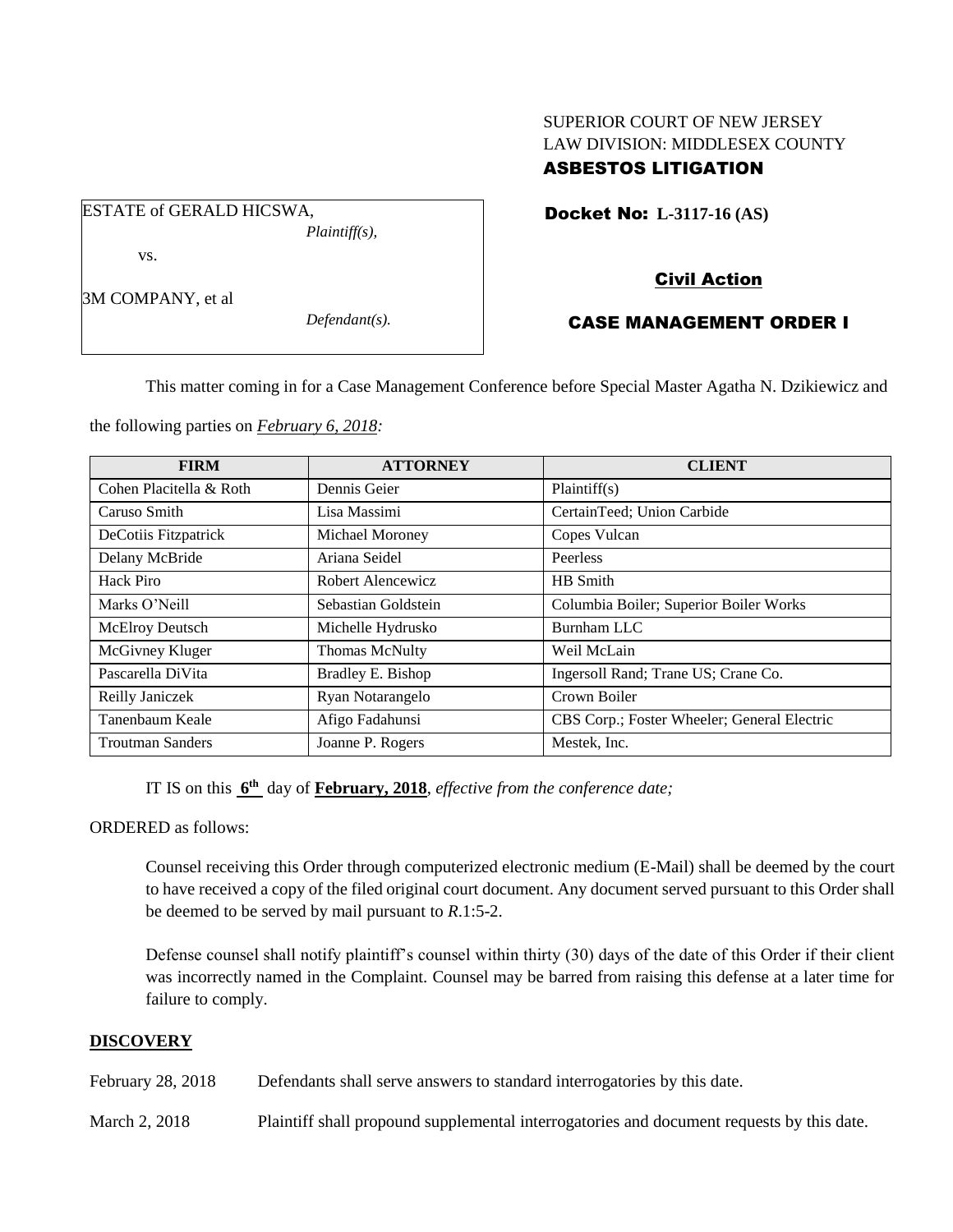| April 6, 2018 | Defendants shall serve answers to supplemental interrogatories and document requests by this<br>date.                                                                                                       |
|---------------|-------------------------------------------------------------------------------------------------------------------------------------------------------------------------------------------------------------|
| March 2, 2018 | Defendants shall propound supplemental interrogatories and document requests by this date.                                                                                                                  |
| April 6, 2018 | Plaintiff shall serve answers to supplemental interrogatories and document requests by this<br>date.                                                                                                        |
| June 1, 2018  | Fact discovery, including depositions, shall be completed by this date. Plaintiff's counsel shall<br>contact the Special Master within one week of this deadline if all fact discovery is not<br>completed. |
| June 1, 2018  | Depositions of corporate representatives shall be completed by this date.<br>Defendants shall provide available dates for the depositions by March 2, 2018.                                                 |

## **EARLY SETTLEMENT**

August 3, 2018 Settlement demands shall be served on all counsel and the Special Master by this date.

### **SUMMARY JUDGMENT MOTION PRACTICE**

| August 3, 2018 | Plaintiff's counsel shall advise, in writing, of intent not to oppose motions by this date. |  |  |
|----------------|---------------------------------------------------------------------------------------------|--|--|
|                |                                                                                             |  |  |

- August 17, 2018 Summary judgment motions shall be filed no later than this date.
- September 14, 2018 Last return date for summary judgment motions.

## **MEDICAL DEFENSE**

| July 27, 2018 | Plaintiff shall serve medical expert reports by this date. |  |
|---------------|------------------------------------------------------------|--|
|               |                                                            |  |

- July 27, 2018 Upon request by defense counsel, plaintiff is to arrange for the transfer of pathology specimens and x-rays, if any, by this date.
- October 26, 2018 Defendants shall identify its medical experts and serve medical reports, if any, by this date. In addition, defendants shall notify plaintiff's counsel (as well as all counsel of record) of a joinder in an expert medical defense by this date.

## **LIABILITY EXPERT REPORTS**

- July 27, 2018 Plaintiff shall identify its liability experts and serve liability expert reports or a certified expert statement by this date or waive any opportunity to rely on liability expert testimony.
- October 26, 2018 Defendants shall identify its liability experts and serve liability expert reports, if any, by this date or waive any opportunity to rely on liability expert testimony.

#### **EXPERT DEPOSITIONS**

November 16, 2018 Expert depositions shall be completed by this date. To the extent that plaintiff and defendant generic experts have been deposed before, the parties seeking that deposition in this case must

 $\_$  ,  $\_$  ,  $\_$  ,  $\_$  ,  $\_$  ,  $\_$  ,  $\_$  ,  $\_$  ,  $\_$  ,  $\_$  ,  $\_$  ,  $\_$  ,  $\_$  ,  $\_$  ,  $\_$  ,  $\_$  ,  $\_$  ,  $\_$  ,  $\_$  ,  $\_$  ,  $\_$  ,  $\_$  ,  $\_$  ,  $\_$  ,  $\_$  ,  $\_$  ,  $\_$  ,  $\_$  ,  $\_$  ,  $\_$  ,  $\_$  ,  $\_$  ,  $\_$  ,  $\_$  ,  $\_$  ,  $\_$  ,  $\_$  ,